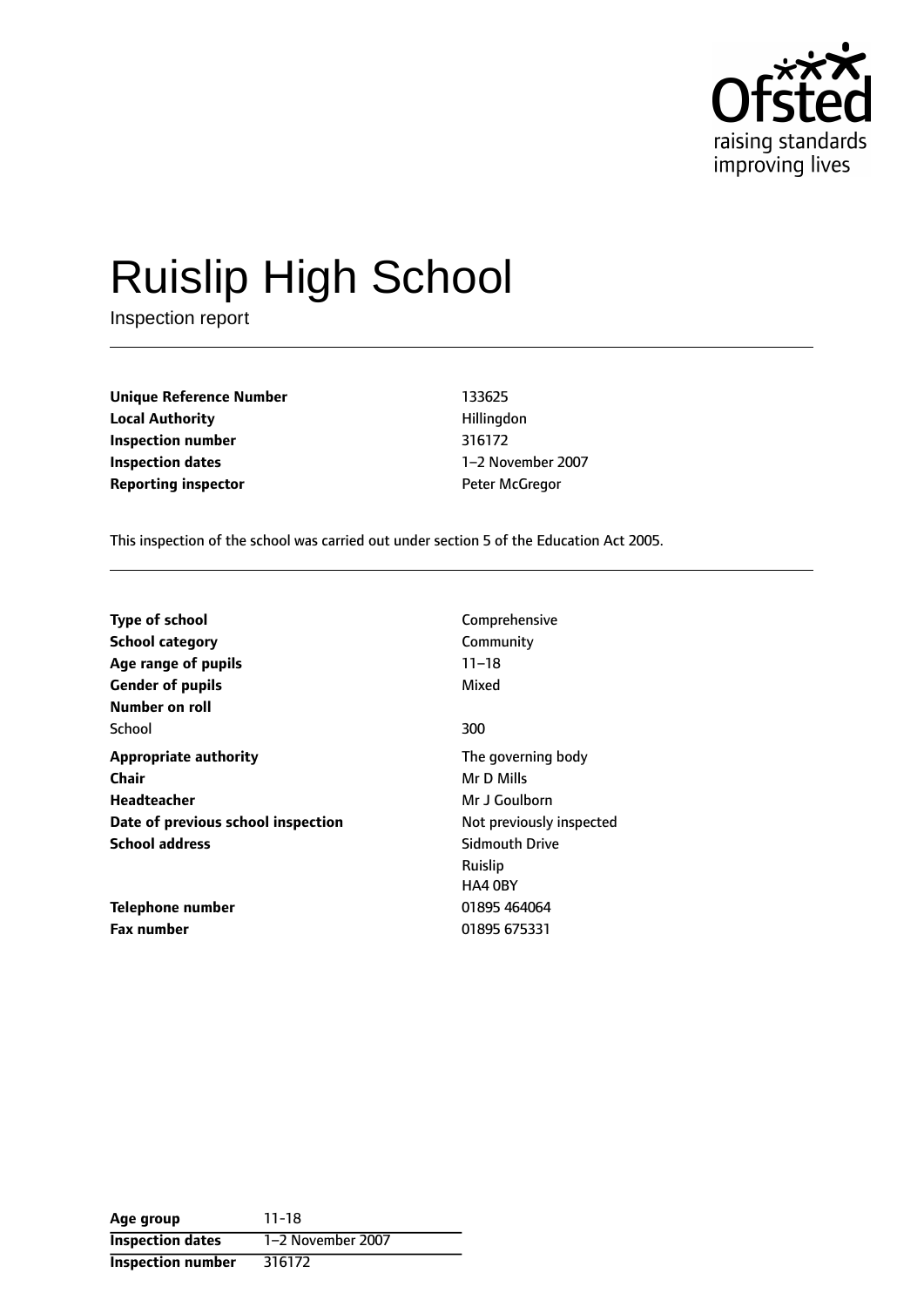.

© Crown copyright 2007

#### Website: www.ofsted.gov.uk

This document may be reproduced in whole or in part for non-commercial educational purposes, provided that the information quoted is reproduced without adaptation and the source and date of publication are stated.

Further copies of this report are obtainable from the school. Under the Education Act 2005, the school must provide a copy of this report free of charge to certain categories of people. A charge not exceeding the full cost of reproduction may be made for any other copies supplied.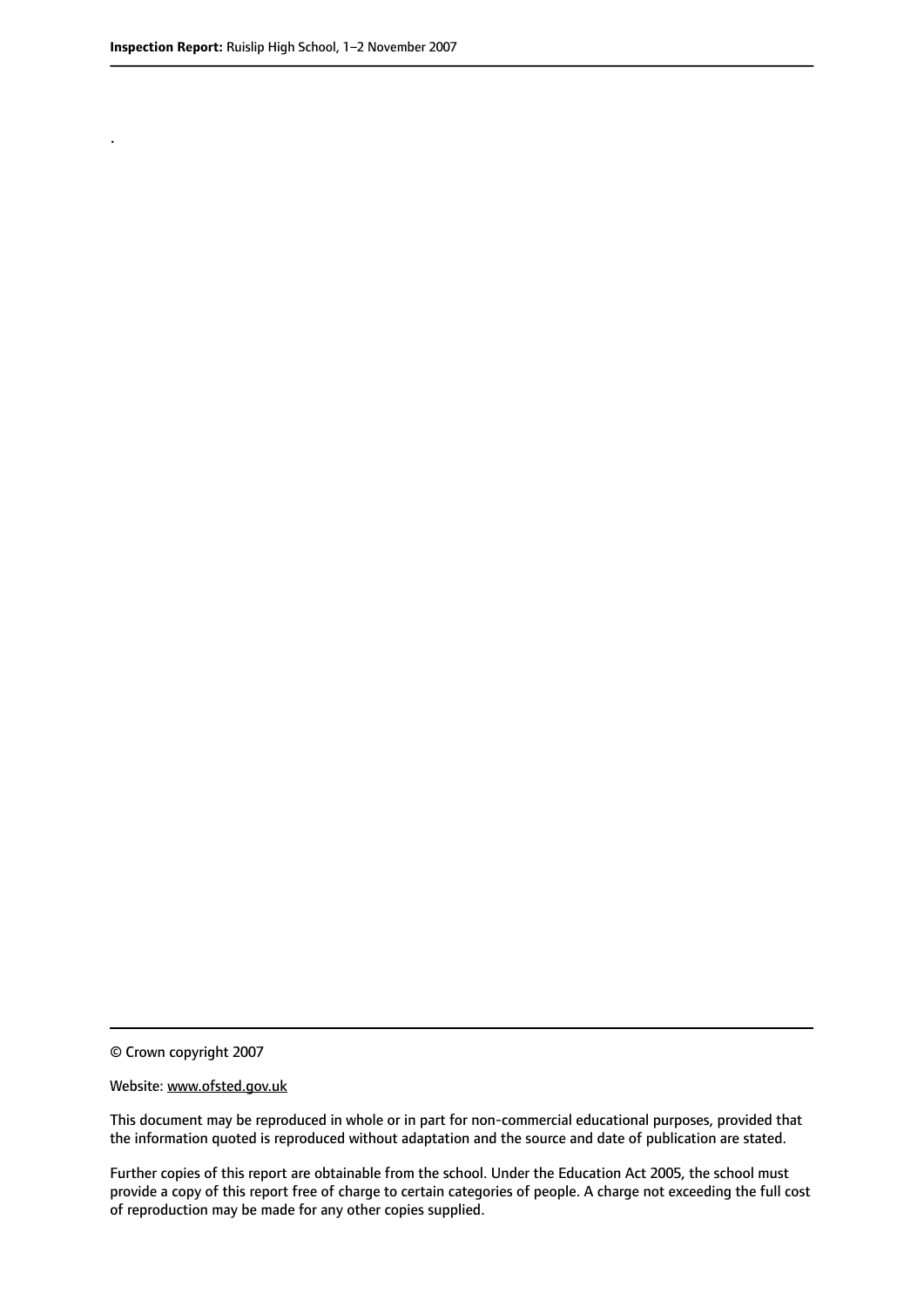# **Introduction**

The inspection was carried out by three Additional Inspectors.

## **Description of the school**

Ruislip High opened as a new, purpose-built, co-educational comprehensive school in September 2006. It has 150 students in each of Years 7 and 8. Year by year it is planned to increase in size, to about 900 students aged 11 to 18 in 2012. The catchment area is very local to the school. The proportions of students eligible for free school meals and those for whom English is not their first language are below average. An above average proportion of students are from minority ethnic backgrounds. The school has achieved National Healthy School Status.

### **Key for inspection grades**

| Grade 1 | Outstanding  |
|---------|--------------|
| Grade 2 | Good         |
| Grade 3 | Satisfactory |
| Grade 4 | Inadequate   |
|         |              |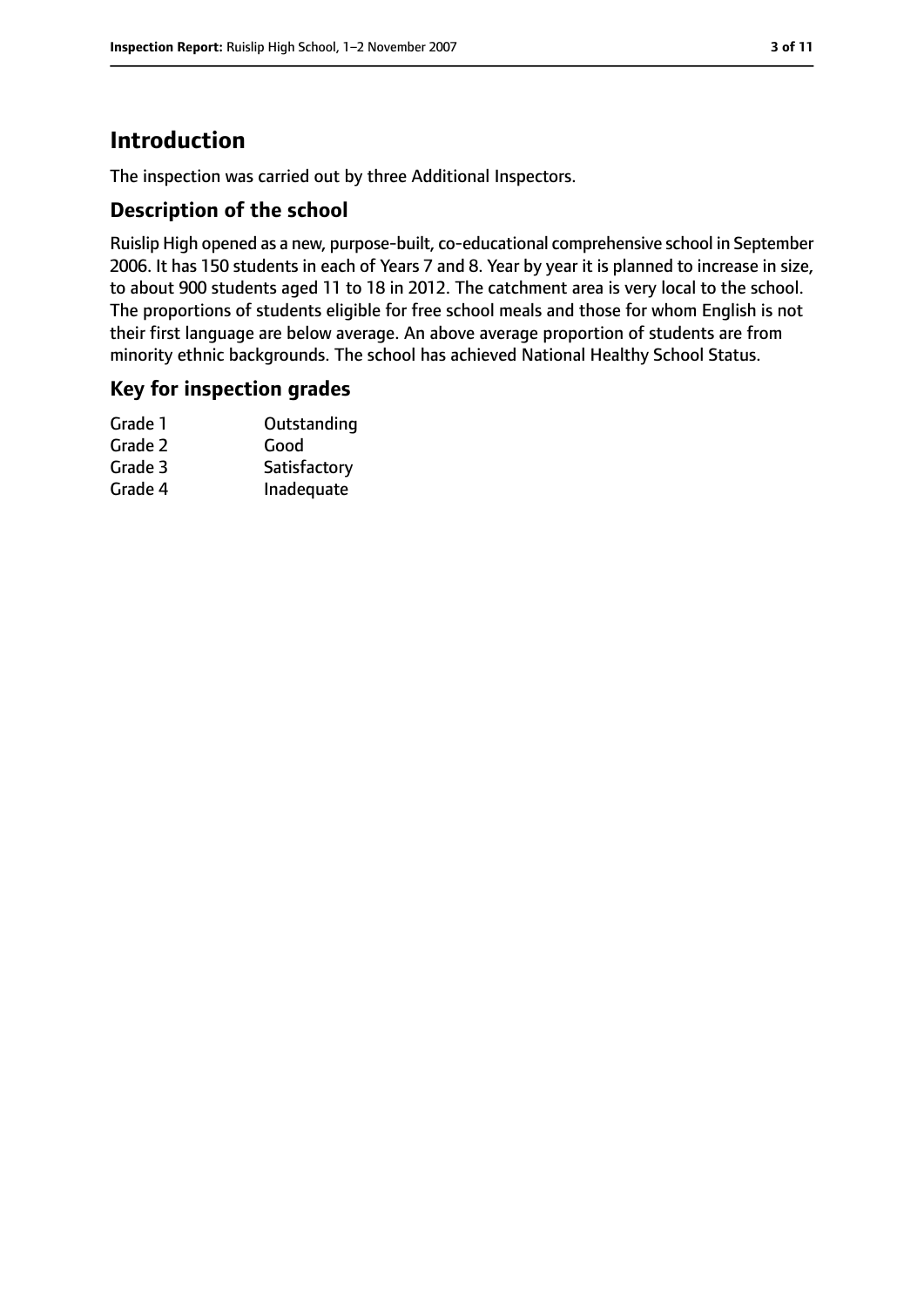# **Overall effectiveness of the school**

#### **Grade: 1**

Ruislip High is an outstanding school. Extremely popular with parents and students, it provides a first class education in all respects. Students see the school, as one student said, as 'a very friendly place where it's fun to learn and we are all really smart' (in uniform).

Students make excellent progress. They join the school having attained broadly average results in their end of Year 6 national assessments. By the end of Year 7, tests show that standards are well above what is expected for students of this age. This was confirmed by what inspectors observed in lessons and in students' work. A similar picture is apparent in all subjects as a result of highly effective and challenging teaching where only the best the students can achieve is acceptable. Students speak and write with great confidence and skill. They use number accurately and appreciate that different methodologies are acceptable when problem solving. Their knowledge and understanding of science are excellent. Students of all abilities and backgrounds make similarly effective progress.

Students' attitudes to learning are exceptionally positive. They thoroughly enjoy their life at school, and feel they have the respect of staff. Behaviour is excellent in lessons and around the school. Students appreciate the importance of healthy living, enthusiastically participating in sport and understanding the value of eating well. More than three-quarters eat the excellent school meals. Students know they are very safe in school and report that any bullying problems are solved quickly and effectively, preventing reoccurrence. Students' contribution to their school and local community is excellent. Their confidence in their own capabilities, and skills in numeracy, literacy and ICT (information and communications technology) are preparing them very well for future life.

The quality of teaching is excellent, enabling students to enjoy learning and to be successful. The use of modern technology in many lessons helps and motivates them. Teachers' subject knowledge and enthusiasm contributes greatly to promoting high standards. They mark work regularly, most with very helpful comments on how to improve further, but this process is not consistently of the highest quality. Almost all students are involved in the outstanding range of enrichment activities, some attending clubs and activities on all five evenings of the week. In addition to the expected range of subjects, the curriculum includes an innovative and much appreciated cultural studies course, comprising religious education, citizenship and personal, social, and health education, taught by specialists. This has an excellent impact on students' spiritual, moral, social and cultural development. Pastoral care is excellent. Each morning, before the first lesson, teachers are available for students who wish to speak with them, or vice versa. Students prize highly their tutor time and the general availability of staff. They know the standards of their work, and have exacting targets which challenge and motivate. Progress towards these is checked frequently, and excellent support provided for those not achieving as expected.

Leadership and management are outstanding, driven by the vision of a highly successful school where no student underachieves and all thoroughly enjoy learning. Governors both support and hold to account senior managers, measuring their success against this vision. Staff morale is exceptionally high. Students' work and the quality of teaching and learning are monitored rigorously and senior managers have a clear and accurate picture of what is taking place. All required safeguarding procedures are in place. The high quality new school buildings, and associated facilities, are used most effectively for the benefit of students. Links with parents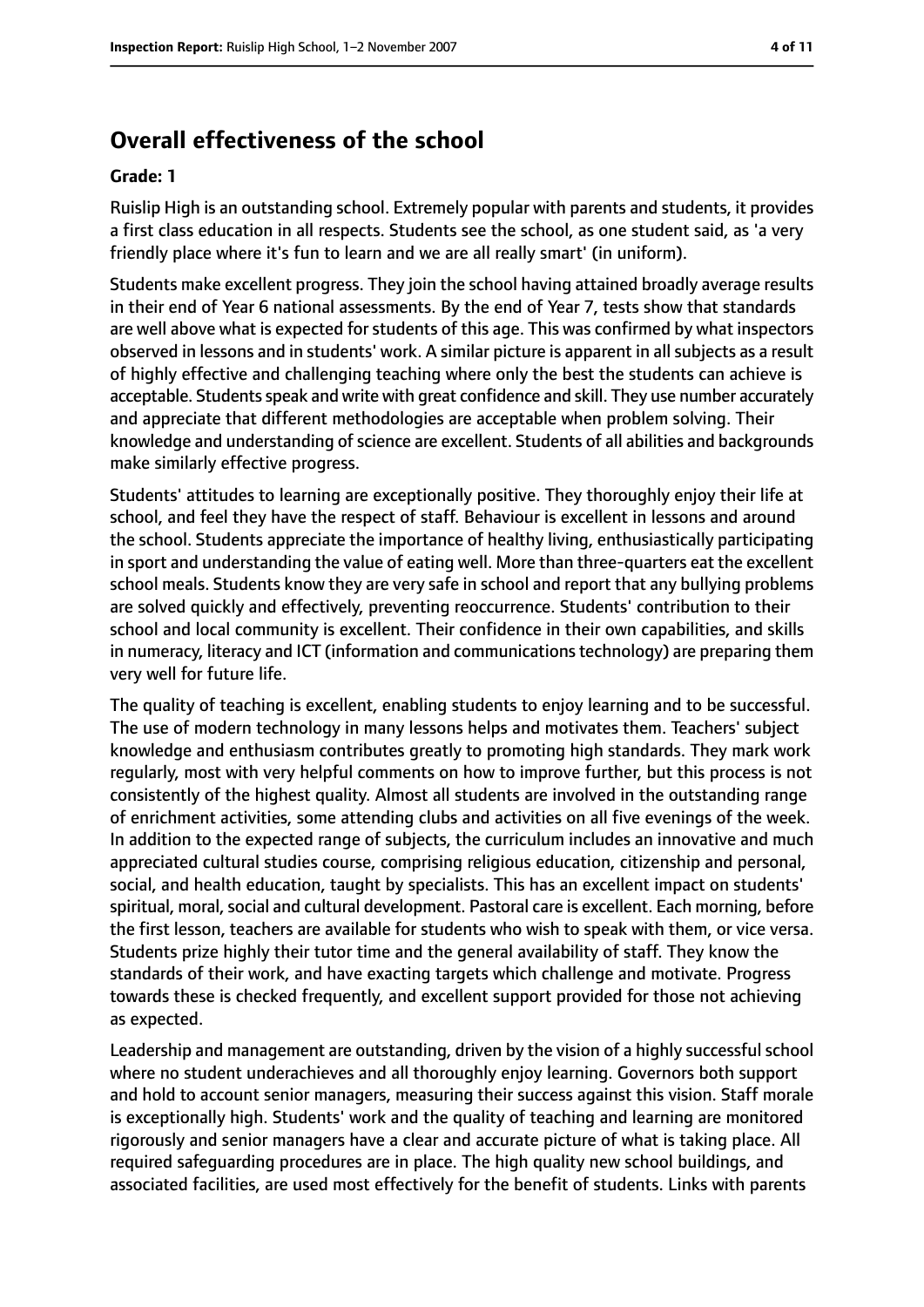and a wide range of outside agencies are very strong. The school provides excellent value for money and has outstanding capacity to improve further as it expands.

## **What the school should do to improve further**

■ The school has no major points for improvement, but the quality of marking in some subjects is not as high as the very good constructive advice seen in others.

# **Achievement and standards**

#### **Grade: 1**

Students' standards are well above expectation as a result of the outstanding progress they make in lessons. The excellent focus on literacy across the curriculum helps reinforce important skills of grammatical accuracy in writing, and how well speech is used. Numeracy and ICT skills are of a similar high quality. Students use the internet with skill and confidence and employ word-processing, spreadsheets and more specialist software in their work to very good effect. Students with learning difficulties and disabilities, and those from minority ethnic backgrounds make similar progress to their peers. Their work is assessed regularly and individuals' progress tracked to ensure that achievement is as it should be. High quality support for students with learning difficulties and disabilities, such as in literacy, has a very good impact on their progress across all areas of the curriculum. All students achieve as highly in the whole range of subjects, from physical education to history for example, as they do in English, mathematics and science, because they are so well taught.

# **Personal development and well-being**

#### **Grade: 1**

Students' personal development and well-being are excellent. They particularly enjoy lessons where they have the opportunity to find things out for themselves and to investigate. Students' excellent attendance enables them to make the most of the high quality lessons provided. The student voice is strongly heard through subject focus groups and the democratically elected school council. Their views have led to very successful changes in the way subjects are taught, for example by introducing more active student involvement. Students' excellent behaviour means that lessons progress without interruption. Their spiritual, moral, social and cultural development is excellent, stemming from an exceptionally positive, strong and supportive whole-school ethos. They have a growing understanding of their own emotional health through a very effective taught programme. Students apply health and safety understanding in lessons such as science and technology. They take responsibilities very seriously, for example assisting in the learning resource centre and kitchen. Students are challenged by their peers through very effective group and paired work, and develop excellent interpersonal skills.

# **Quality of provision**

## **Teaching and learning**

#### **Grade: 1**

Students learn exceptionally well in lessons. Teachers use their excellent subject knowledge to very good effect in planning lessons that include a very good range of activities such as role play, peer assessment and timed tasks. These are so well tailored to interests and abilities that students are challenged to perform as well as they can. They respond very well to the high expectations teachers have of them, working very hard, with enthusiasm and enjoyment. The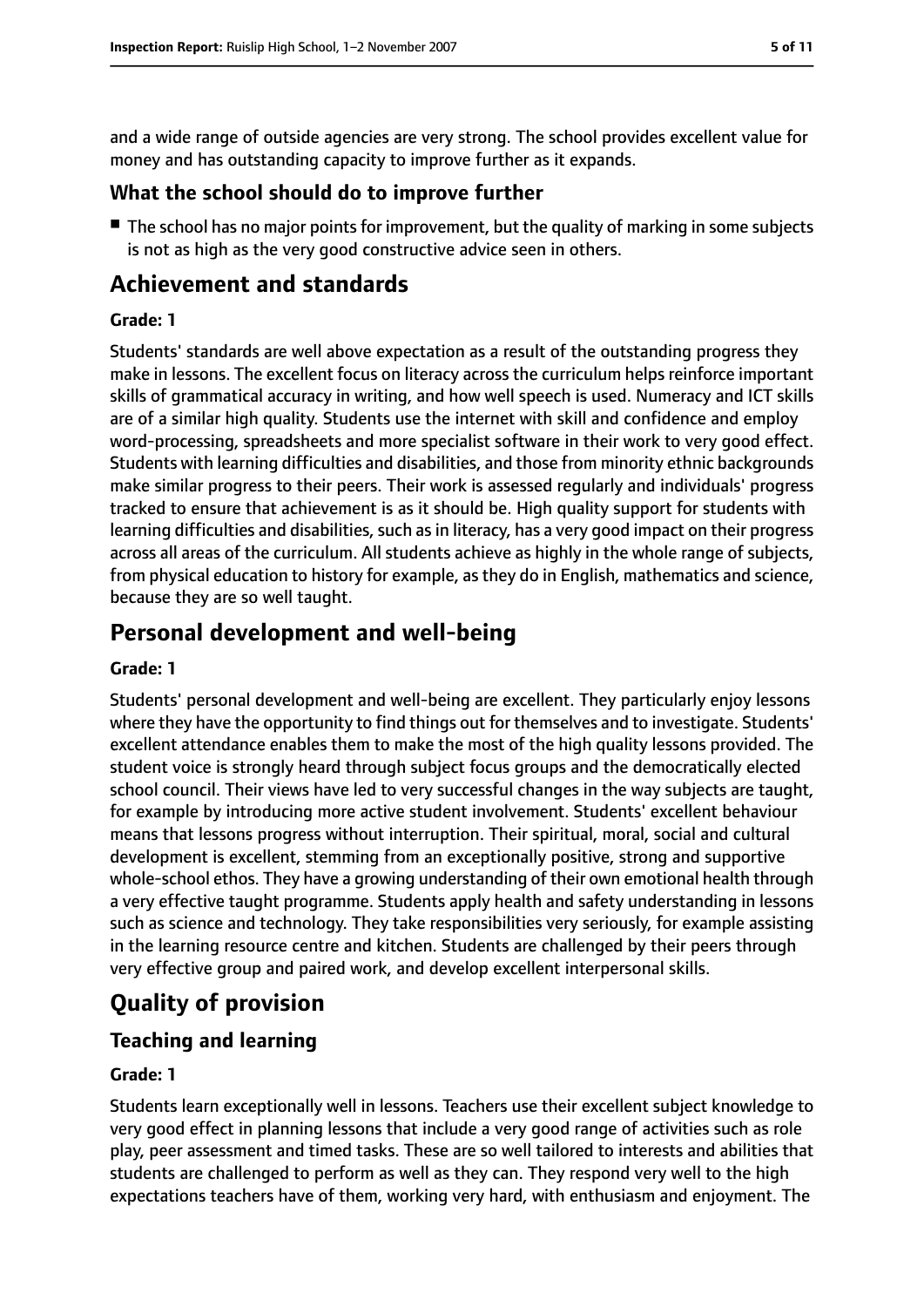quality of assessment is high, in some subjects outstanding, because most teachers give students very helpful, constructive advice on how to improve, and make excellent use of target-setting processes. Good use is made of National Curriculum level descriptors, translated into student-friendly language, to guide improvements. However, not all teachers write sufficiently frequent and detailed comments on students' work.

#### **Curriculum and other activities**

#### **Grade: 1**

Students benefit from a broad range of courses which match their needs very well in addition to meeting national requirements. The very enjoyable cultural studies lessons help students to develop team-work and problem solving skills which will serve them well in life, as well as a perspective on their place in British society today. Allocated movement time between lessons enables sessions invariably to start on time. An excellent range of visits enables students to extend their learning experience, for example through field work in geography. The exceptional range of activities includes sporting, musical, cultural and subject-based clubs. The 'chef club' is very popular and successful. The school involves community organisations very effectively, such as the local rugby club. A very high proportion of students take advantage of the opportunity to learn to play a musical instrument.

#### **Care, guidance and support**

#### **Grade: 1**

The outstanding quality of care, guidance and support has a major impact on students'success. Pastoral care and academic support are seamless. The highly committed staff team works extremely hard to create a safe and healthy place for learning. Outside agencies are used very well, especially the local community liaison officers who add an extra dimension to the feeling of safety. Students have great faith in their teachers, and know they can approach any adult in the school when they need help. Students at risk are monitored very effectively. Pastoral management, by staff without a teaching commitment, provides immediate and high quality support, when the need arises, ensuring that learning can continue. Excellent links with parents have been established; information provided helps them to guide their children's learning at home. Individual students' progress is tracked using frequent recorded assessments. One comment represents the students' views that 'every student here has clear targets and we are helped to achieve them'.

# **Leadership and management**

#### **Grade: 1**

All staff share the very clear vision for a highly successful school. Leaders set the highest standards for themselves and for students. The rigorous and accurate monitoring process successfully promotes the sharing of good practice, and challenges any examples of student underperformance. Governors bring a wide range of expertise and experience to the school. They understand the responsibilities, and the limitations, associated with their roles and carry them out very effectively. Middle leaders with responsibilities for subjects and pastoral care and welfare are highly successful. The school makes excellent use of its resources, including available finance. Trolleys of lap top computers strategically placed around the school, for example, enable teachers to respond quickly and effectively whenever ICT facilities could be helpful to students' learning. The school is developing a very useful network of links with local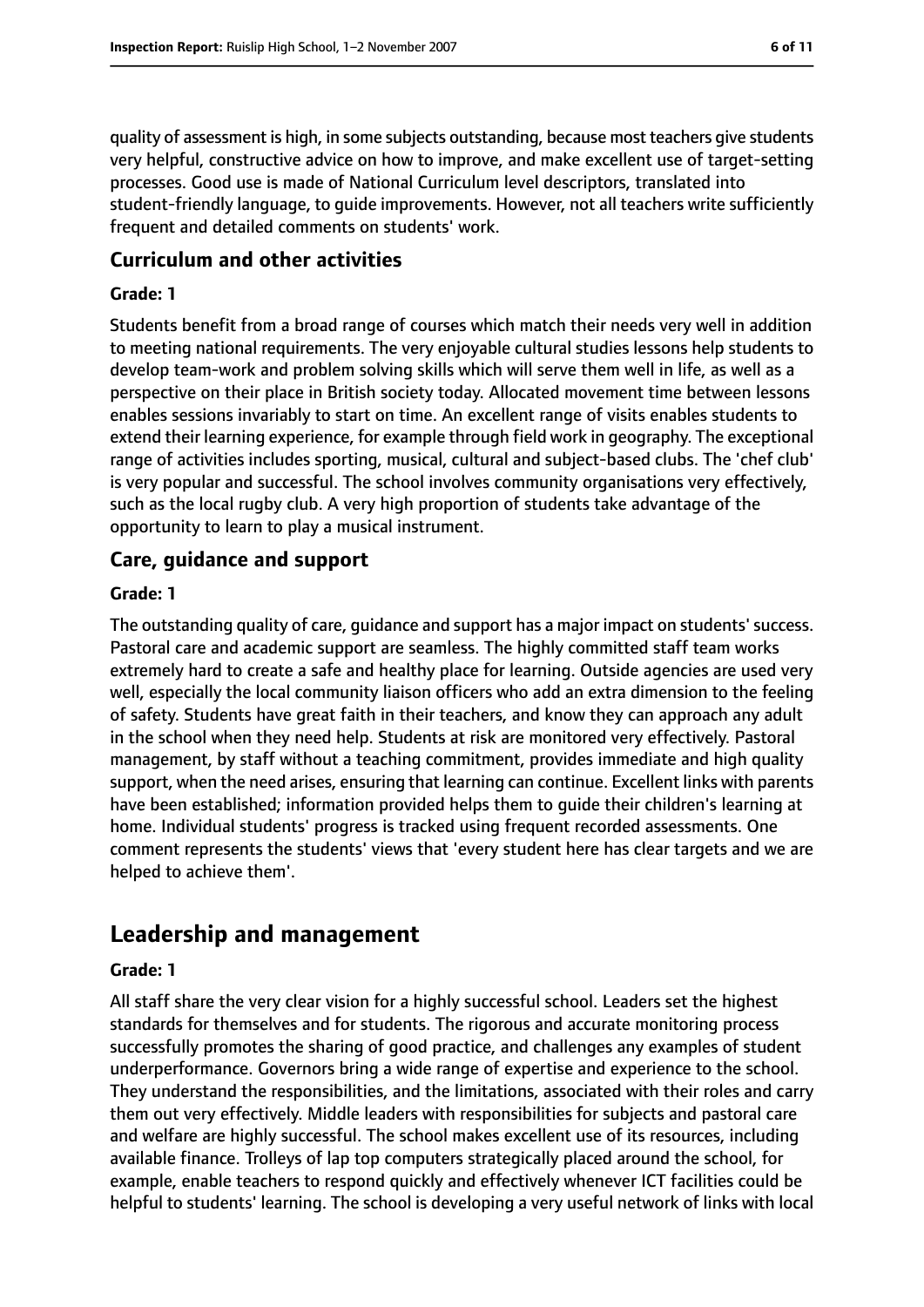and national bodies, including community organisations and universities. This is already having a very beneficial impact on the quality of students' educational experience.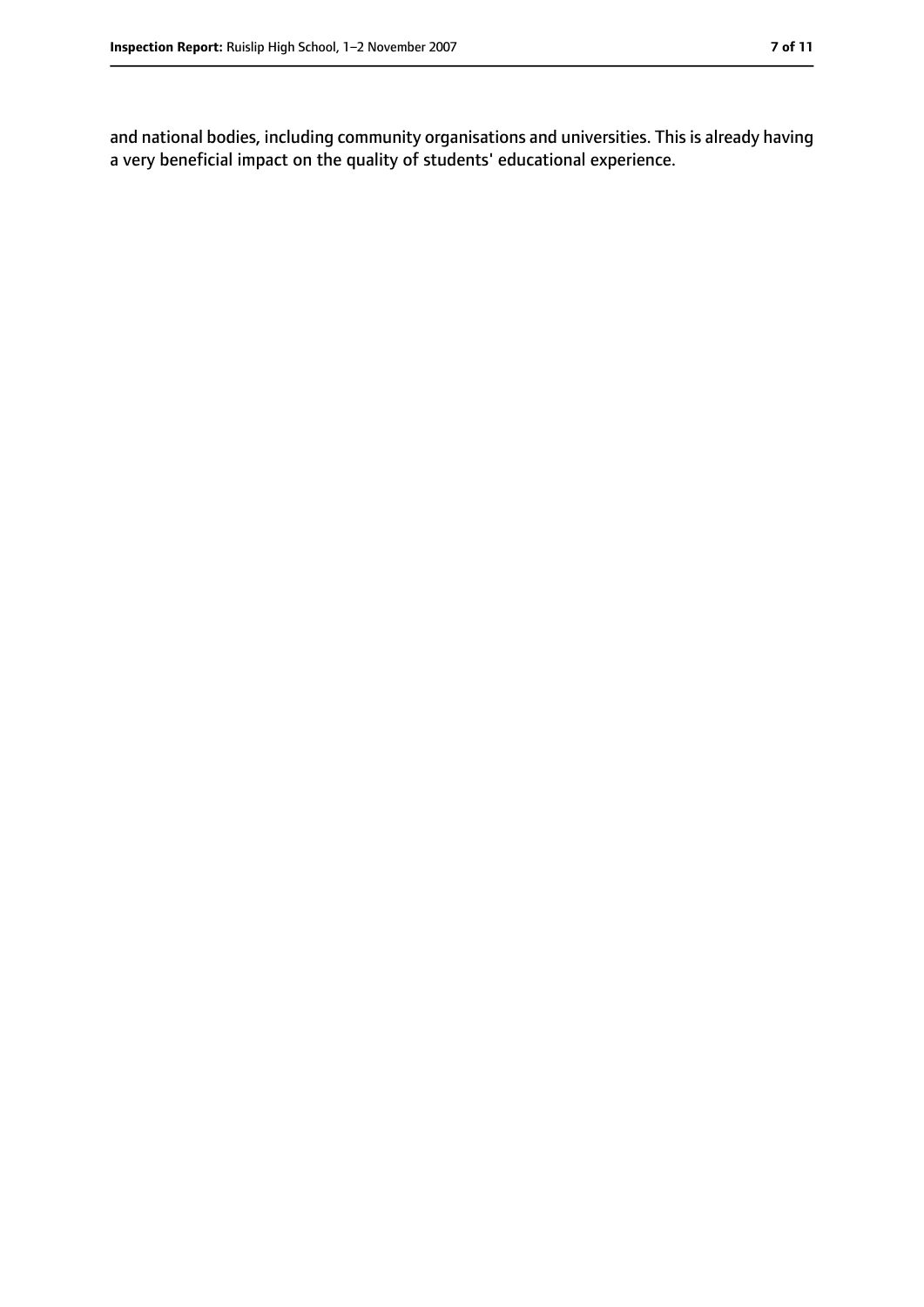**Any complaints about the inspection or the report should be made following the procedures set out in the guidance 'Complaints about school inspection', which is available from Ofsted's website: www.ofsted.gov.uk.**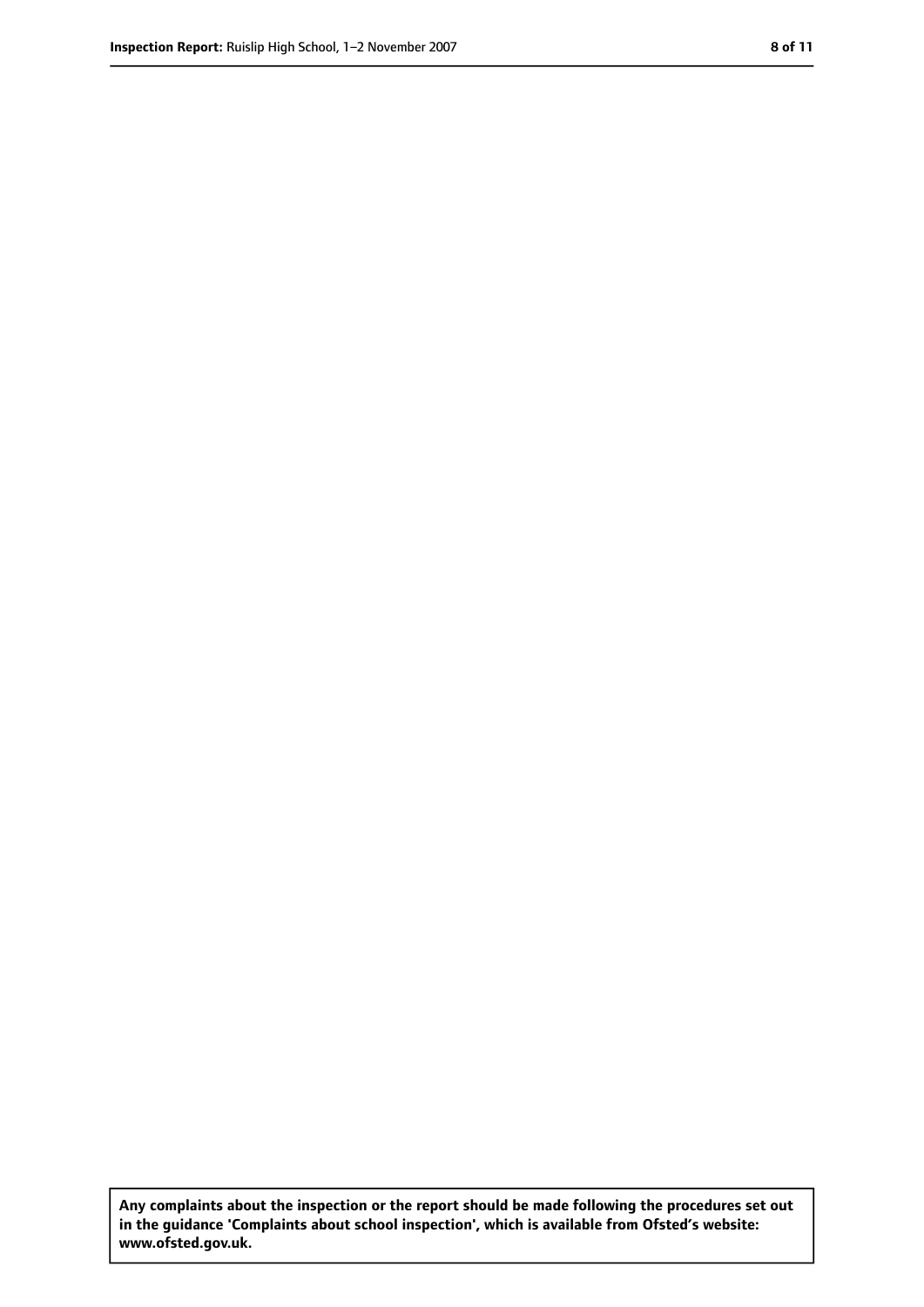#### **Annex A**

# **Inspection judgements**

| $^{\backprime}$ Key to judgements: grade 1 is outstanding, grade 2 good, grade 3 satisfactory, and | <b>School</b>  |
|----------------------------------------------------------------------------------------------------|----------------|
| arade 4 inadequate                                                                                 | <b>Overall</b> |

## **Overall effectiveness**

| How effective, efficient and inclusive is the provision of education, integrated<br>care and any extended services in meeting the needs of learners? |    |
|------------------------------------------------------------------------------------------------------------------------------------------------------|----|
| Effective steps have been taken to promote improvement since the last<br>inspection                                                                  | ΝA |
| How well does the school work in partnership with others to promote learners'<br>well-being?                                                         |    |
| The capacity to make any necessary improvements                                                                                                      |    |

## **Achievement and standards**

| How well do learners achieve?                                                                               |  |
|-------------------------------------------------------------------------------------------------------------|--|
| The standards <sup>1</sup> reached by learners                                                              |  |
| How well learners make progress, taking account of any significant variations between<br>groups of learners |  |
| How well learners with learning difficulties and disabilities make progress                                 |  |

# **Personal development and well-being**

| How good is the overall personal development and well-being of the<br>learners?                                  |  |
|------------------------------------------------------------------------------------------------------------------|--|
| The extent of learners' spiritual, moral, social and cultural development                                        |  |
| The extent to which learners adopt healthy lifestyles                                                            |  |
| The extent to which learners adopt safe practices                                                                |  |
| How well learners enjoy their education                                                                          |  |
| The attendance of learners                                                                                       |  |
| The behaviour of learners                                                                                        |  |
| The extent to which learners make a positive contribution to the community                                       |  |
| How well learners develop workplace and other skills that will contribute to<br>their future economic well-being |  |

## **The quality of provision**

| $\mid$ How effective are teaching and learning in meeting the full range of the $\mid$<br>learners' needs? |  |
|------------------------------------------------------------------------------------------------------------|--|
| How well do the curriculum and other activities meet the range of needs  <br>and interests of learners?    |  |
| How well are learners cared for, guided and supported?                                                     |  |

 $^1$  Grade 1 - Exceptionally and consistently high; Grade 2 - Generally above average with none significantly below average; Grade 3 - Broadly average to below average; Grade 4 - Exceptionally low.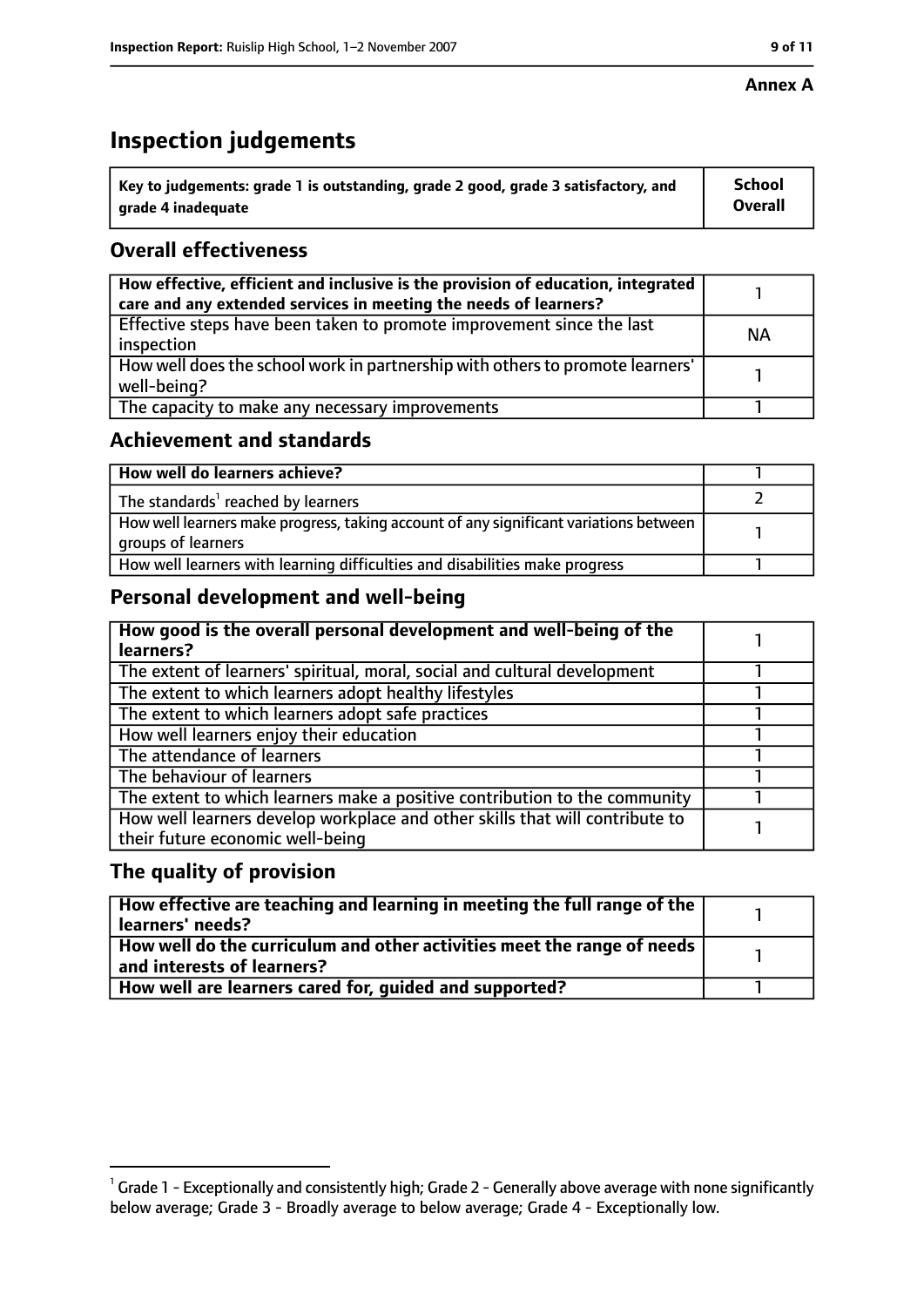#### **Annex A**

# **Leadership and management**

| How effective are leadership and management in raising achievement<br>and supporting all learners?                                              |           |
|-------------------------------------------------------------------------------------------------------------------------------------------------|-----------|
| How effectively leaders and managers at all levels set clear direction leading<br>to improvement and promote high quality of care and education |           |
| How effectively leaders and managers use challenging targets to raise standards                                                                 |           |
| The effectiveness of the school's self-evaluation                                                                                               |           |
| How well equality of opportunity is promoted and discrimination tackled so<br>that all learners achieve as well as they can                     |           |
| How effectively and efficiently resources, including staff, are deployed to<br>achieve value for money                                          |           |
| The extent to which governors and other supervisory boards discharge their<br>responsibilities                                                  |           |
| Do procedures for safequarding learners meet current government<br>requirements?                                                                | Yes       |
| Does this school require special measures?                                                                                                      | <b>No</b> |
| Does this school require a notice to improve?                                                                                                   | No        |